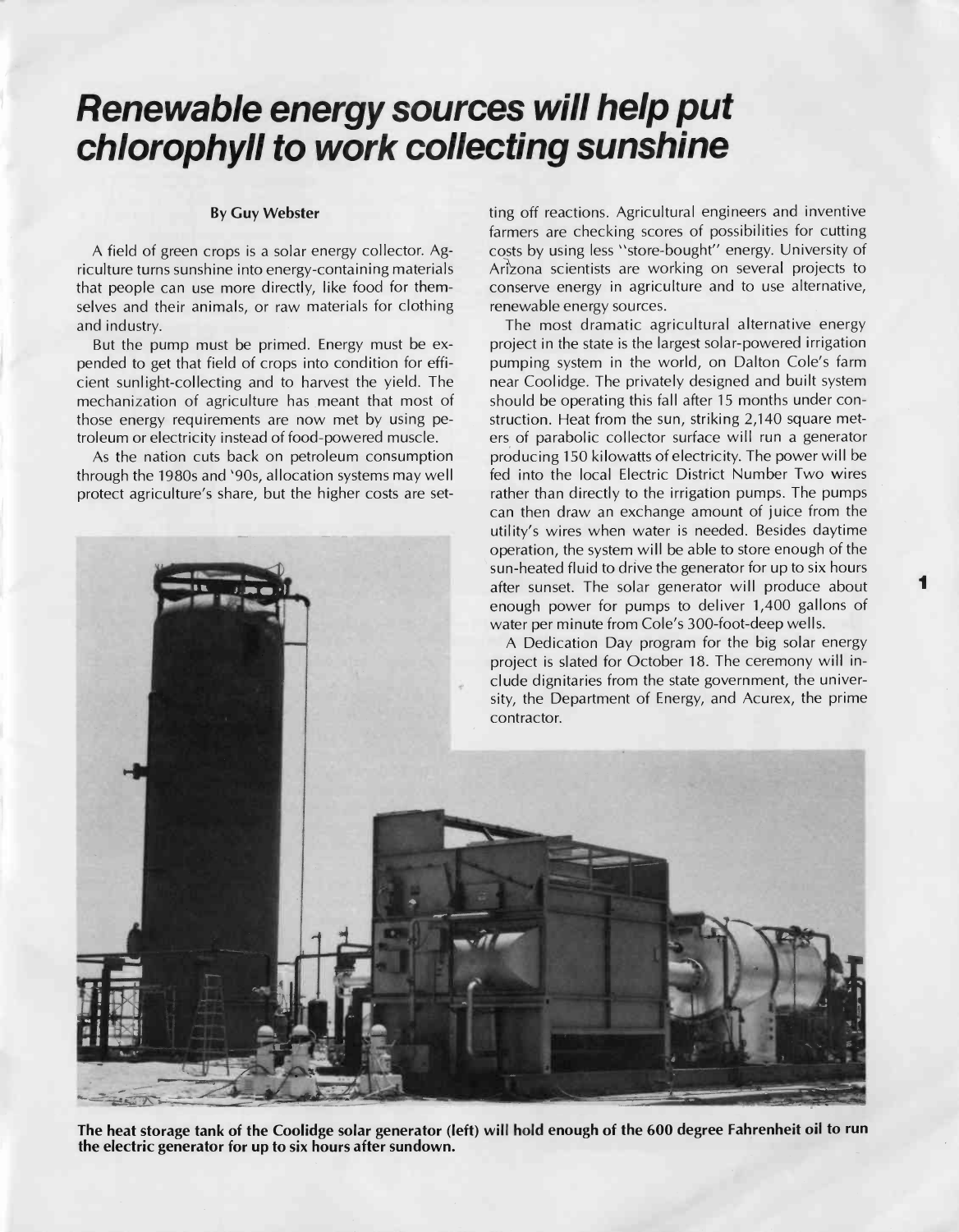

Above: 150 KW SOLAR GENERATOR FOR IRRIGATION - The Caloria oil heated by the sun heats the toluene from a liquid to a vapor. The heated toluene turns the generator that powers the electric irrigation pump.

Below: The \$5.5 million project for irrigation on the Dalton Cole farm is scheduled to begin full -scale operation this fall.



The U.S. Department of Energy is funding the project. A team of UA scientists headed by agricultural engineer Dr. Dennis Larson is studying the costs and performance of the system.

The \$5.5 million cost of the Coolidge project includes research costs as well as pumping costs. But the cost of solar-powered pumping is still much higher than that for gas or electric pumping. The project will provide careful assessment of fuel savings and maintenance needs over the years.

Fortunately, this large solar generator should provide information for making future ones more cost -efficient. The Coolidge project is costing considerably less per kilowatt than the first major solar pumping system that was constructed. As power for irrigation, the project will be compared to earlier solar irrigation systems in Gila Bend and in Willard, New Mexico. In those two systems, the thermal engine directly drives water pumps, rather than generating electricity into a utility company's network.

## Smaller scale

Even before large-scale solar irrigation economically merits common use, smaller solar pumps may find a role in some situations, says Larson. He is monitoring a 10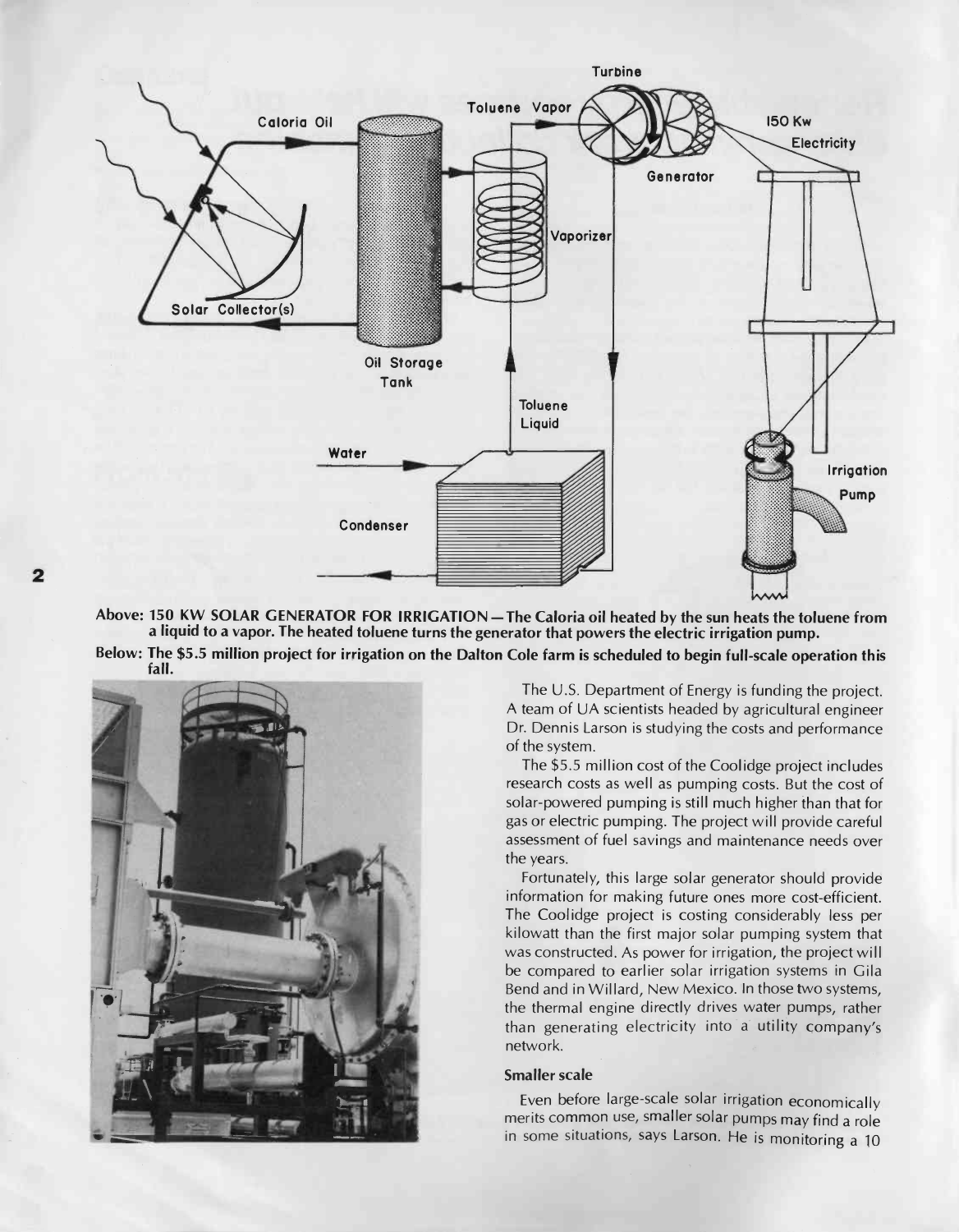gallon -per- minute solar pump for use with the College of Agriculture's water -harvesting and grape -growing project at Page Ranch near Oracle.

This pump uses no electricity. Solar heat expands freon from liquid to gas, which pushes the single cylinder, driving the pump. The circulating freon is then cooled by the freshly pumped water to condense before it is heated again. The Solar Pump Corporation of Las Vegas, Nevada designed and built the prototype. Larson and UA colleague Charles Sands set it in operation at the UA Campbell Avenue Farm in Tucson to check its performance and maintenance needs before moving it to Page Ranch. They have since suggested several refinements in the engine's design.

"We're working on the development of this device so that we'll have something to meet the specific needs at the Page site," said Larson this summer. "If we show that it works there, it will give people an extra choice for pumping water in relatively remote areas, far from a power line. A lot of livestock water tanks are in remote places, where the choices for pumping are small diesel, wind and solar. Some spots don't get enough wind, and if this solar plant works well, it could be operated with less attention than a diesel."

At Page Ranch, the pump is for watering plants, not livestock. The site is designed for collecting runoff water from between the widely spaced rows of grapes. The pump will move water from the downhill collection tank to an uphill storage tank so that it can be used to irrigate as needed.

### Solar heating

The biggest increase in use of solar energy in the next couple of decades will probably be as heating for buildings and water. UA agricultural engineers Dr. Frank Wiersma and Dr. Dennis Larson have monitored a solar water -heater at the UA dairy farm since 1977. Two commercially manufactured solar collectors with 2.4



10 GALLON PER MINUTE SOLAR PUMP—The Freon heated by the sun expands to push the arm of the pump. Freshly pumped water then cools the Freon.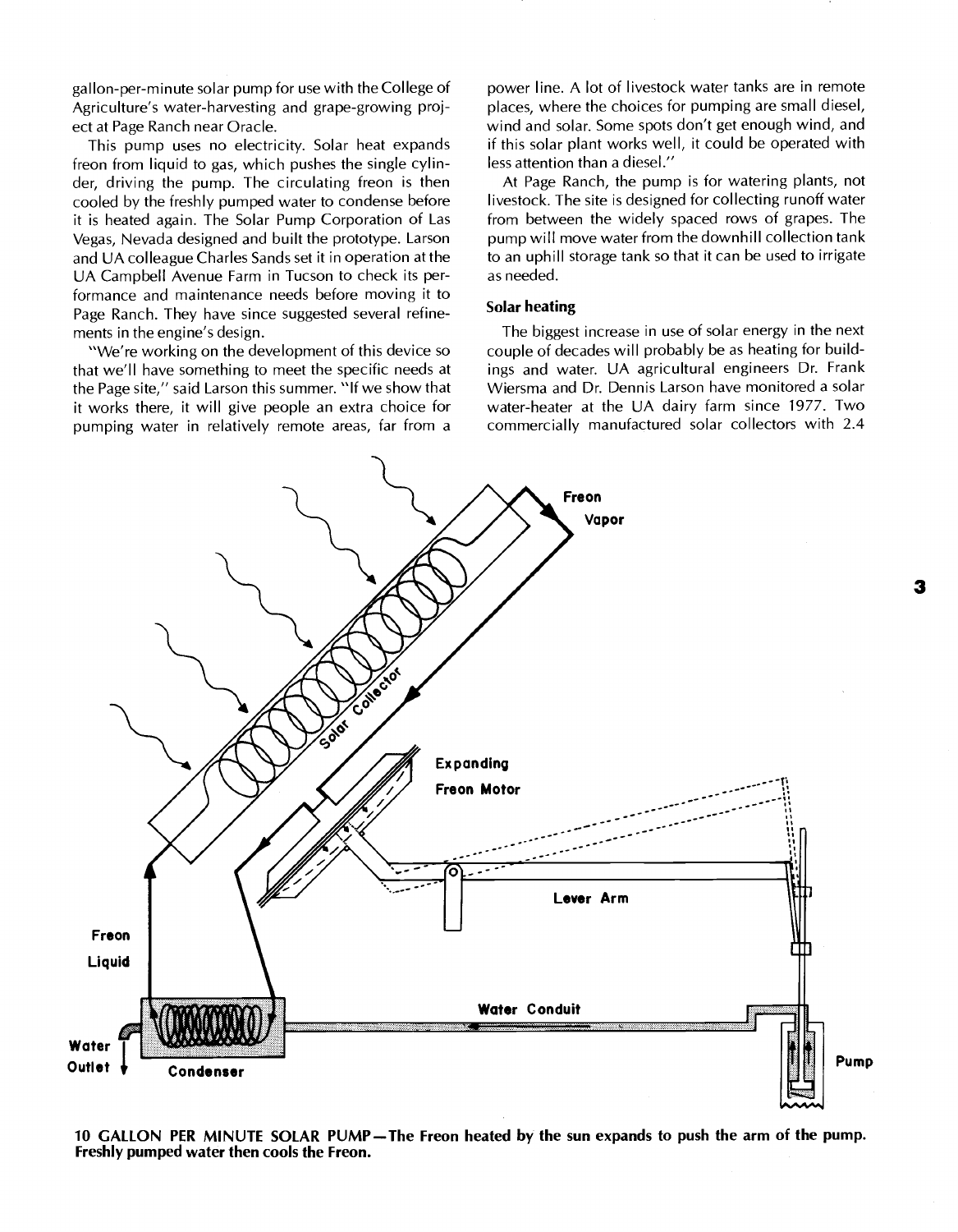

and 1.67 square meters of absorption area provide about 15 percent of the water -heating capacity needed for the milking parlor of the 130-cow dairy.

During the daytime, water circulates continuously through the collectors and a 480 liter (125 gallon), insulated storage tank. This preheated water is piped to the main, gas-fired water heater in controlled amounts. Another pipe to the main heater bypasses the solar heating system.

A fifth or less of the parlor's total hot water is channeled through the solar system. That way, the preheated water can be kept most of the day within 20 Centigrade degrees of the 70° C (158° F) needed for cleaning milking equipment. When a larger portion of the water is diverted through the solar heater, the water is preheated to a lower temperature.

To plan for appropriately designed water -heating systems for dairies, Wiersma and his colleagues are compiling records of hot-water use from more than 100 dairies in 17 states. The dairies were selected with the help of Extension Service agents around the country, and include a range of sizes of operation in each region of the country.

Besides solar heat, a good source for heating water for dairies may be the waste heat produced from the cooling of the milk. The UA scientists are keeping performance records on a commercial heat -exchange system that has been installed on Baca Linda Dairy, a 600-cow-dairy near Litchfield Park. Intake water is heated by using it to

Above: Dr. Dennis Larson checks operation of the small -scale solar pump he is monitoring at the UA farm in Tucson.

Below: DAIRY HEAT -EXCHANGE SYSTEM- Refrigerant draws heat from the milk, is compressed, and transfers heat to water bound for the electric water heater. The water -cooled, then air -cooled refrigerant continues the cycle to cool the milk.



Milk Tank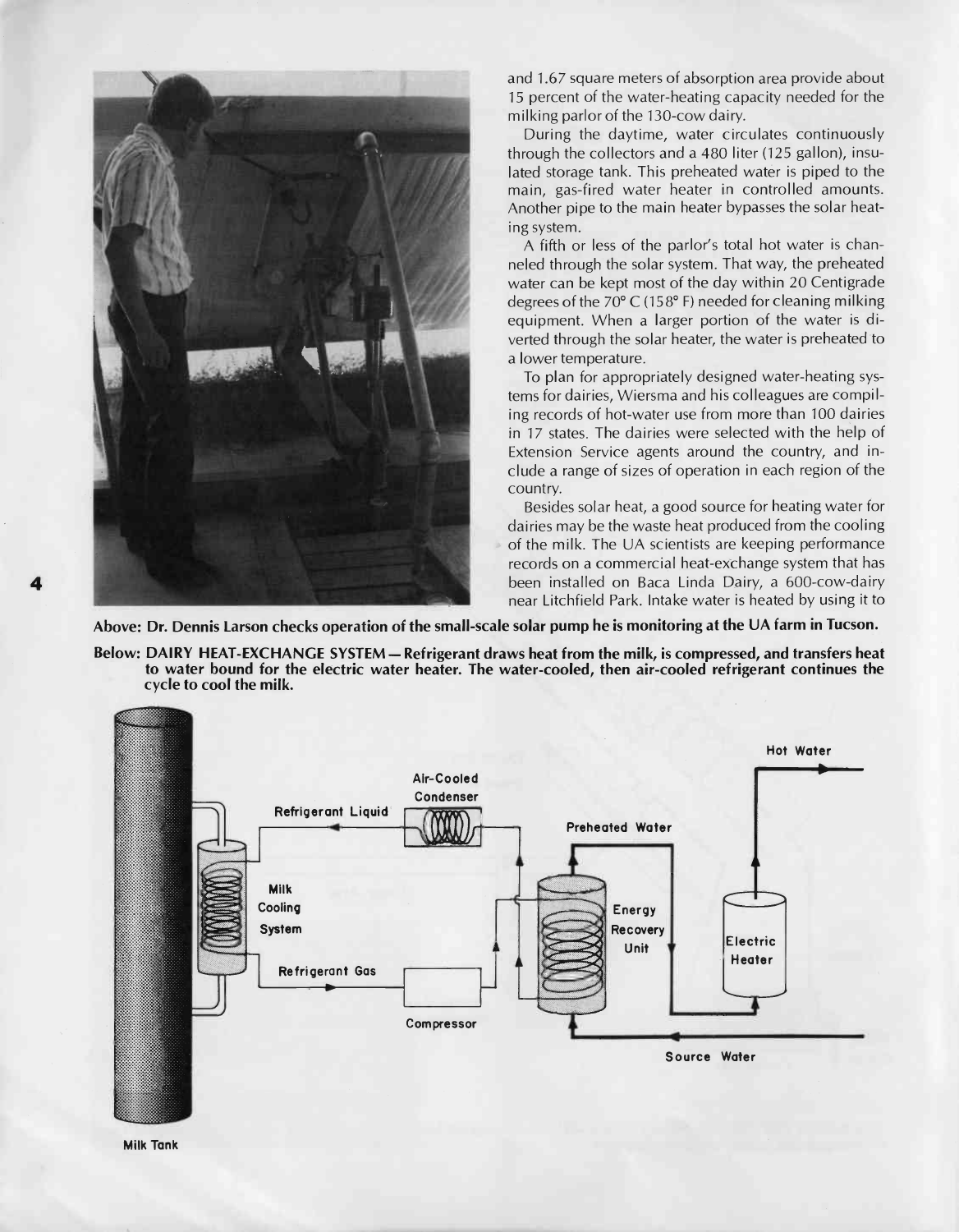

PRODUCER GASIFIER TO FUEL PUMP ENGINE - Straw or other fuel is partially oxidized in the gasifier. The valve lets in only enough air for combusion to continue, but not enough for complete oxidation. The reaction produces flammable hydrogen and carbon monixide gases, which are cleaned in the filter and precipitator, then burned in the internal- combustion engine that drives the pump.

cool and condense the refrigerant gas from the milk cooling system. The preheated water then flows on to the main heater, and the condensed refrigerant circulates to chill the milk. The heat for the water comes from the heat of the newly given milk.

### Manure gas

Solar heating plays a minor role in another alternative energy project at the UA dairy farm. Agricultural engineer Dr. Douglas Williams built an anaerobic digester to convert some of the dairy's manure into flammable methane gas. Anaerobic means oxygen -free. The bacteria that turn the manure into methane don't like oxygen. They do like temperatures around 38° C (95° F), which is where the solar energy comes in. Williams' black -painted digester sits under a clear plastic covering in the winter to absorb heat from the sun.

The digester itself is simply three 55-gallon drums, without tops and bottoms, welded together into one long cylinder, with an inlet on one end and an outlet on the other. When filled with 150 gallons of fresh manure and water mixed in equal amounts, the sealed and virtually odorless tank puts out 20 cubic feet of methane gas daily. Williams puts five fresh gallons of the diluted dung into the digester every day, and takes out five gallons of used slurry, which is as good as new for fertilizer.

For now, he collects the methane in tractor-tire inner

tubes and takes it home for fueling a gas stove. The output is enough for the cooking needs of a four -person family. Methane burns much like natural gas, but contains less energy per cubic foot.

Williams forsees digesters on a larger scale meeting many of the energy demands of dairy or feedlot operations. "They could generate electricity to run lights, motors, refrigeration units-even milking machines," he says. Another use may be in countries that have livestock but little cooking fuel.

## **Gasifier**

Williams has another project in Tucson for turning other agricultural by-products into useful fuel. This one, a producer gasifier, turns straw into gases that will power an internal combustion engine hooked to an irrigation pump. The same setup could run the pump with corncobs, cotton gin trash, pecan shells or other crop residues.

The gasifier, like the anaerobic digester, depends on keeping out air when it's not wanted. The idea is to burn the straw or other fuel without allowing in enough air for complete oxidation. So instead of turning all of the organic matter into the usual oxidation products of carbon dioxide and water, the gasification produces useful amounts of flammable carbon monoxide and hydrogen gases ( $CO<sub>2</sub>$  and  $H<sub>2</sub>O$  minus some O).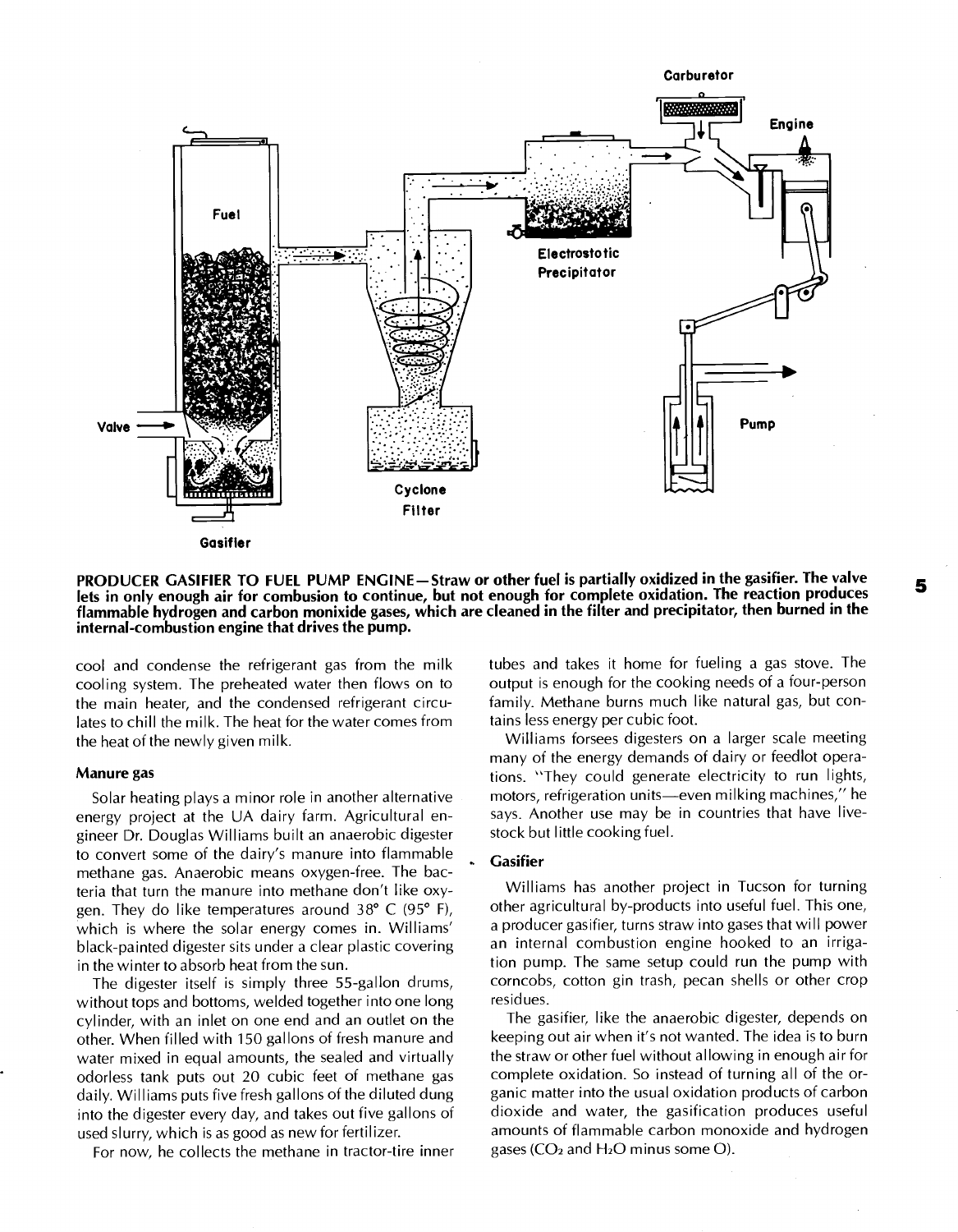

Dr. Douglas Williams savors a breakfast cooked with methane generated from manure in the anaerobic digester behind him.

This summer Williams was working on a couple of snags: getting the cubed straw to feed smoothly into the airtight combustion chamber and getting all of the tar and ash out of the produced gas before it gets to the pump engine. But he has no doubts about whether gasification works.

"This isn't a new technology, even though it hasn't been used much in the past 30 years," he said. "During World War II, Sweden rigged up thousands of tractors and trucks with gasifiers so that they could run on char-<br>coal instead of gasoline. Almost 80 percent of their buses and about 34,000 cars during the war were using gasification." The units installed on cars looked like plain woodstoves sitting on the trunk with a pipe around to the engine.

"It ought to be even easier to hook up a gasifier to a stationary irrigation pump than it was to make mobile ones you could drive around with," said Williams.

## Conserving energy

Abundant sunshine is Arizona agriculture's advantage. It gives the region an edge that has made up for the handicap of low rainfall. But because of that handicap, irrigation has been necessary for almost every commercial crop to take advantage of the solar energy. And though the state has built elaborate river -water irrigation systems, begun on the ruins of Indian canals, almost two -thirds of the irrigation water now used in Arizona is pumped from wells. Four out of five irrigated acres use at least some well water.

The energy expense of pumping is why most of the agricultural alternative-energy projects in the state use energy for pumping water. Larson and fellow UA engineer Dr. Del Fangmeier determined in 1977 that pumping can represent up to 80 percent of the total energy cost of producing irrigated cotton using well water.

Other UA projects are examining ways to cut energy consumption by reducing tillage steps and by irrigating only in every -other furrow or in other combinations. On the Marana Experiment Farm in both 1977 and 1978,



Dr. Williams (left) and student Ed Jorgensen discuss the routing of fuel gas into a pump engine. The hydrogen and carbon monoxide gas is produced by a gasifier and cleaned in the electrostatic precipitator at left.

cotton on plots with reduced tillage yielded as much lint as that grown with conventional tillage. The reducedtillage treatment substituted chiseling for the plowing step of conventional tillage and eliminated one of two diskings and the mulching step. Engineers Larson, Walt Hinz and Fangmeier, and Pima County Extension Agent Jim Armstrong ran the tests and are repeating them in 1979.

They are also comparing every-row irrigation to alternate -row irrigation, both with the reduced tillage treatment. Irrigating only in alternate rows used about one-third less water than every-row irrigation, but resulted in comparable lint yeilds: 5 percent lower in 1977, but 10 percent higher in 1978.

Studies of water-use requirements of several crops, by many scientists, are helping to reduce unnecessary irrigation.

## Low -energy water

UA soil scientist Dr. Gordon Dutt is working with horticulturist Dr. Eugene Mielke on a system for harvesting rainfall to water plants where other sources for irrigation are unavailable or insufficient.

Their principal test site is at the Page Ranch west of Oracle. Ten acres of land there have been reshaped to drain onto long, four -foot wide waterways. Slightly sloped, 30-foot-wide catchment surfaces between the waterways were treated with salt to maximize runoff of water. Grapevines and fruit trees grow in the narrow waterways where the soil absorbs most of the runoff